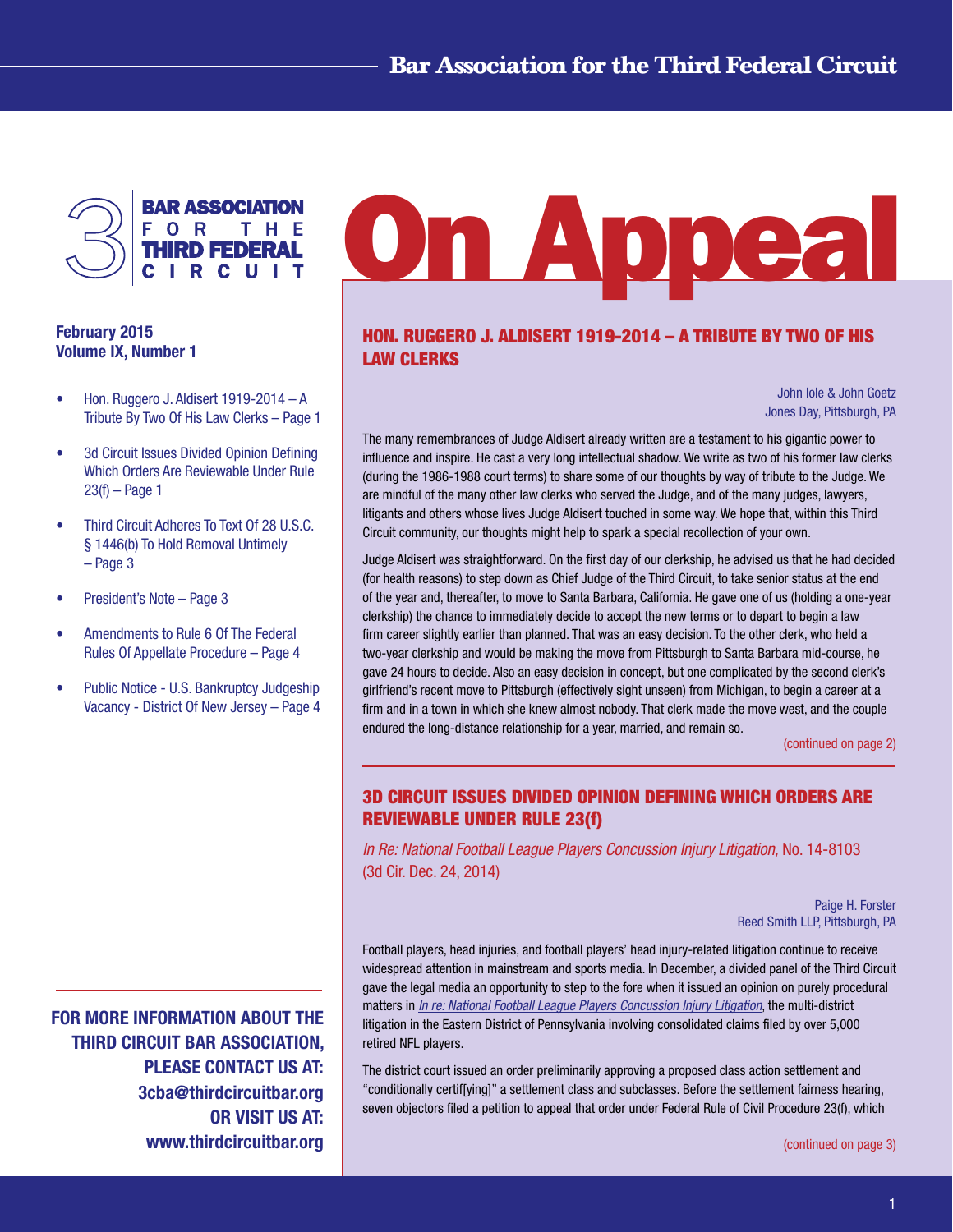

## <span id="page-1-0"></span>HON. RUGGERO J. ALDISERT 1919-2014 – A TRIBUTE BY TWO OF HIS LAW CLERKS

— continued from page 1

Judge Aldisert was tireless in his dedication to the Court. The Judge had an astonishing capacity for work. He never rushed matters that required his attention, but refused to waste time on things that did not. He commonly blitzed through briefs as soon as they arrived in chambers. He issued preliminary memos for each case on whether it would require a bench memo, should be recommended to the panel for summary disposition (such as by judgment order or memorandum opinion), or was controlled in some way (not revealed in the briefs) by existing U.S. Supreme Court or Third Circuit precedent that the Judge already knew and would be accessible to a law clerk only through supplemental research. In the very short lull preceding his move to Santa Barbara, and as a brand-new Senior Judge, Judge Aldisert decided to take some trials in order to ease the district court's docket. In one of them, a jury trial, the Judge advised us: "Boys, it's been a long time since I had a jury trial [it had been 18 years], so you'd better stay on your toes!"

The Judge was devoted to his clerks, both present and former. The Judge and Mrs. Aldisert treated us like family. They invited us and our spouses or significant others to dinner with them and their children, when available. After our clerkships, the Judge was always keen to learn of our new accomplishments or cases, and also to learn news of other clerks who had not had an opportunity to check in. His was a family that was always growing. The Judge's law clerks constantly added to the immense satisfaction he took from helping us on our career in law, which he himself loved so dearly.

The Judge deeply admired his colleagues on the bench. Nothing gave Judge Aldisert quite the same intellectual satisfaction as discussing a difficult case with his colleagues following oral argument. We clerks never were admitted to the case conferences themselves, but the Judge unfailingly convened us immediately thereafter to discuss the consequences, the opinion assignments and (always a special treat) the prospect of a dissent. The Judge formed many deep friendships on the Third Circuit, as well as with justices and judges from the Supreme Court, other circuits, districts and states. One of his particularly close friends was Third Circuit Judge Hunter (James Hunter III, 1916-1989), with whom the Judge corresponded via the government email service. Each having entered the Marines in 1942, they identified each other using only their respective Marine Corps officer service numbers (the Marine Corps discontinued these numbers in 1972). The Judge did enjoy the fact that his number slightly preceded Judge Hunter's.

Judge Aldisert loved to write. He had a powerful and direct writing style when writing a majority opinion, but his individual opinions, and particularly his dissents, revealed a personal flourish. His opinions elicited admiration from the reader for the Judge's command over expression, even if the reader might disagree with the outcome. In a typical "Aldisert dissent," the Judge once wrote of his departure from the majority's handling of a perceived procedural flaw committed by the U.S. Attorney's Office in a criminal case. The Judge's concluding line reads: "I would not be the circus hand following the prosecutorial elephant around the sawdust trail."

The Judge was a stickler for detail. His view was that standards must be kept. He liked briefs to be wrapped in twill tape of a certain width (also called barrister's tape or "red tape"). He liked the felt pads beneath his desktop glass to be a certain diameter. And he liked cases to be cited for the correct propositions, and for lawyers to know and follow the rules. For a time, he maintained an "Aldisert style guide" for law clerks so that we could learn his preferences and limit the need for stylistic editing. There was not much grey area in the Judge's chambers.

For all of his personal intensity and expectation that others live up to his high standards, the Judge had a wonderful sense of humor. During our period of clerkship, the Judge had numerous clerkship applicants who filtered through chambers and invariably presented resumes studded with remarkable academic and extracurricular achievements. Our routine usually was for the law clerks to separately interview the applicants and describe the duties and life of an appellate law clerk. Afterwards, the applicant would be invited to sit with and be interviewed by the Judge, often with several of the clerks in silent attendance. At the end of the interview, the Judge commonly would ask "How did you do on the 'favorite movie' question?" Ostensibly a trick question, the movie question simply was to determine how the applicant would handle the surprise, and also whether the applicant could laugh at him or herself. As the Judge would say, there were very many *good* answers to the movie question, but only one *correct* answer: "Ghostbusters."

We are very grateful for the opportunity to have started our careers with Judge Aldisert, and are lucky to have many fond memories of him that will never disappear.

John Iole (1986-1987)

John Goetz (1986-1988)

John Iole and John Goetz have practiced together at the Pittsburgh Office of Jones Day since 1989. John Goetz's tenure there predates John Iole's by three weeks.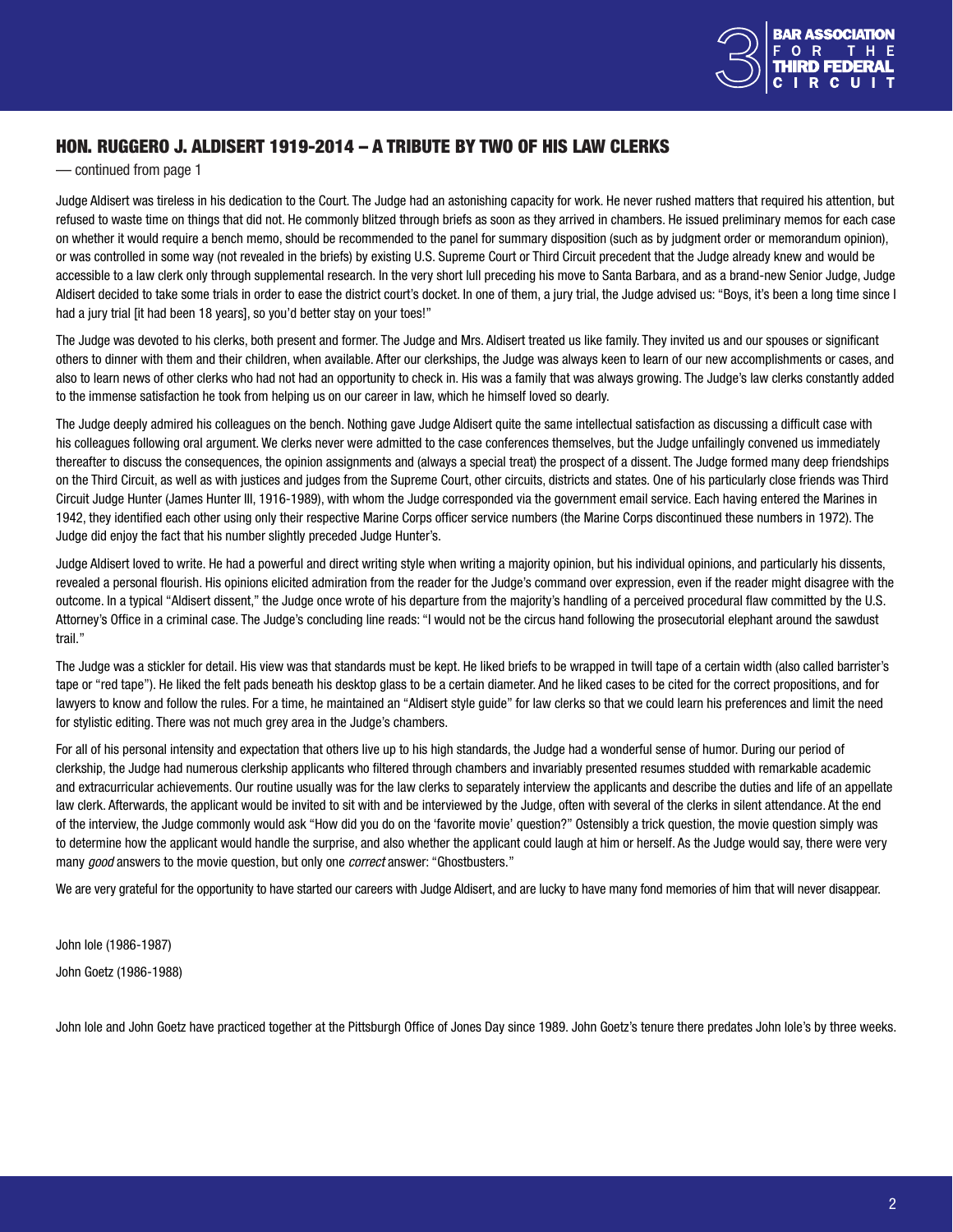

# <span id="page-2-0"></span>3D CIRCUIT ISSUES DIVIDED OPINION DEFINING WHICH ORDERS ARE REVIEWABLE UNDER RULE 23(f)

the Third Circuit granted. In a 2-1 decision authored by Judge Smith and joined by Judge Jordan, the Court dismissed the objectors' appeal of the preliminary approval and conditional certification order for lack of jurisdiction. The Court began by observing that Rule 23(c) was amended in 2003 to delete language that a class certification "may be conditional." Rule 23(f), the Court continued, provides that an appellate court may permit an interlocutory appeal from an order granting or denying class certification—and gives the court broad discretion in determining whether to grant review. However, that broad discretion applies only to review of an order issued pursuant to Rule 23(c). The court reasoned that because conditional certification orders are no longer contemplated by the text of Rule 23, and are not permitted under post-2003 Third Circuit precedent, an order conditionally certifying a class is not a Rule 23(c) order that is reviewable under Rule 23(f). Therefore, the Court concluded, the district court's order was an interlocutory order that it lacked jurisdiction to review.

The Court made clear that it did not disapprove of what the district court actually did, and that the substance of its order complied with the rules (and sound class action case management). The Court took issue with the court's terminology, though, instructing that "'conditional certification' should not be a preferred term of art in this Circuit," and that district courts instead should "note that

they are conducting a 'preliminary determination' regarding class certification."

Judge Ambro dissented. Although he would have denied discretionary review in order to avoid inefficient piecemeal litigation, he argued that the district court's conditional certification fell within the class of orders reviewable under Rule 23(f) and that the petition therefore should not have been dismissed for lack of jurisdiction. Judge Ambro based his analysis on the language of Rule 23(f), which permits an appeal "from an order granting … class action certification," rather than an order "issued pursuant to Rule 23(c)(1)." He also pointed to the Advisory Committee note to Rule 23, which gives the Court "unfettered discretion [in deciding] whether to permit the appeal, akin to the discretion exercised by the Supreme Court in acting on a petition for certiorari."

Although the heart of the ruling—and the dissent—is straightforward and turns on a textual analysis of Rule 23, both opinions took the opportunity to discuss related subjects. Thus, in addition to having an immediate effect on the language that district courts use when preliminarily certifying a class, the opinions also provide valuable insight and analysis on the history of Rule 23(f) appellate review, the procedures for amending the federal rules, the definition of judicial *dicta*, and the nature and authoritative weight of both Advisory Committee notes on the Rules and the Federal Judicial Center's *Manual for Complex Litigation*.

# THIRD CIRCUIT ADHERES TO TEXT OF 28 U.S.C. § 1446(b) TO HOLD REMOVAL UNTIMELY

*A.S. v. SmithKline Beecham Corp.*, 769 F.3d 204 (3d Cir. 2014)

Removal of a case from state to federal court can be a simple process. However, even this simple process can take interesting twists and turns, as evidenced by the Third Circuit's recent decision in *[A.S. v. SmithKline Beecham Corp](http://www2.ca3.uscourts.gov/opinarch/141229p.pdf)*., 769 F.3d 204 (3d Cir. 2014). In *A.S.*, the Court of Appeals clarified the requirements for removal when it addressed the efforts of GlaxoSmithKline LLC ("GSK") to remove a case to federal court. The Court held that GSK's second removal (after a

#### M. Patrick Yingling Reed Smith LLP, Pittsburgh, PA

remand) was untimely under 28 U.S.C. § 1446(b) both because it was filed more than 30 days after GSK's receipt of the complaint and because removal on the basis of diversity jurisdiction may not occur more than one year after the commencement of the action.<sup>1</sup>

In September 2011, the plaintiffs (a child who suffers from a congenital birth defect and a mother who ingested Paxil, a drug produced by

#### — continued from page 1 **PRESIDENT'S NOTE**

Peter Goldberger, President, Third Circuit Bar Association

Greetings to my fellow members of the Third Circuit Bar Association from your new President. Succeeding past presidents Nancy Winkelman, Jim Martin, Steve Orlofsky, and Lisa Freeland is an honor that I will try to live up to. If you don't remember voting for me, don't worry ... under our By-Laws the officers are elected by the Board of Governors, which itself is self-perpetuating. I was among the Association's initial Board members in November 2006, and have been pleased to serve since then.

Our Association aspires to support and enhance the professionalism of Third Circuit practice in all respects. This includes appellate practice skills, pertinent areas of substantive and procedural knowledge, and ethics. We also seek to provide and maintain channels of communication between Bench and Bar, on any issues that may be of interest or concern to either. I truly feel that the Third Circuit is my professional home, having briefed my first appeal in this Circuit in 1979 and first argued before the Court in 1985, an amazing 30 years ago. I count about 200 more since then. I am eager to give back to the Court, and to help bring along those practitioners who are less experienced.

During the two years of my term, I hope to see the Association return to giving regular CLE programs and hosting social events, upgrade our website, expand our membership, and continue our outreach to the Court in terms of refining the rules of practice and sharing practitioners' concerns. We seek to be a professional home for both the occasional and the regular appellate practitioner, whether based in a government agency, a public interest organization, a law school clinical or other faculty, a solo office, or a small, medium or large law firm.

If you want to become more involved with the Association, we are always looking for new blood at the Committee level (website, newsletter and rules of procedure, for example, can always use additional participation). From that involvement, participation as a Board member could be a logical next step. So, my warmest wishes for the new year to our members, old and new. I look forward to hearing from you with any ideas you may want to share.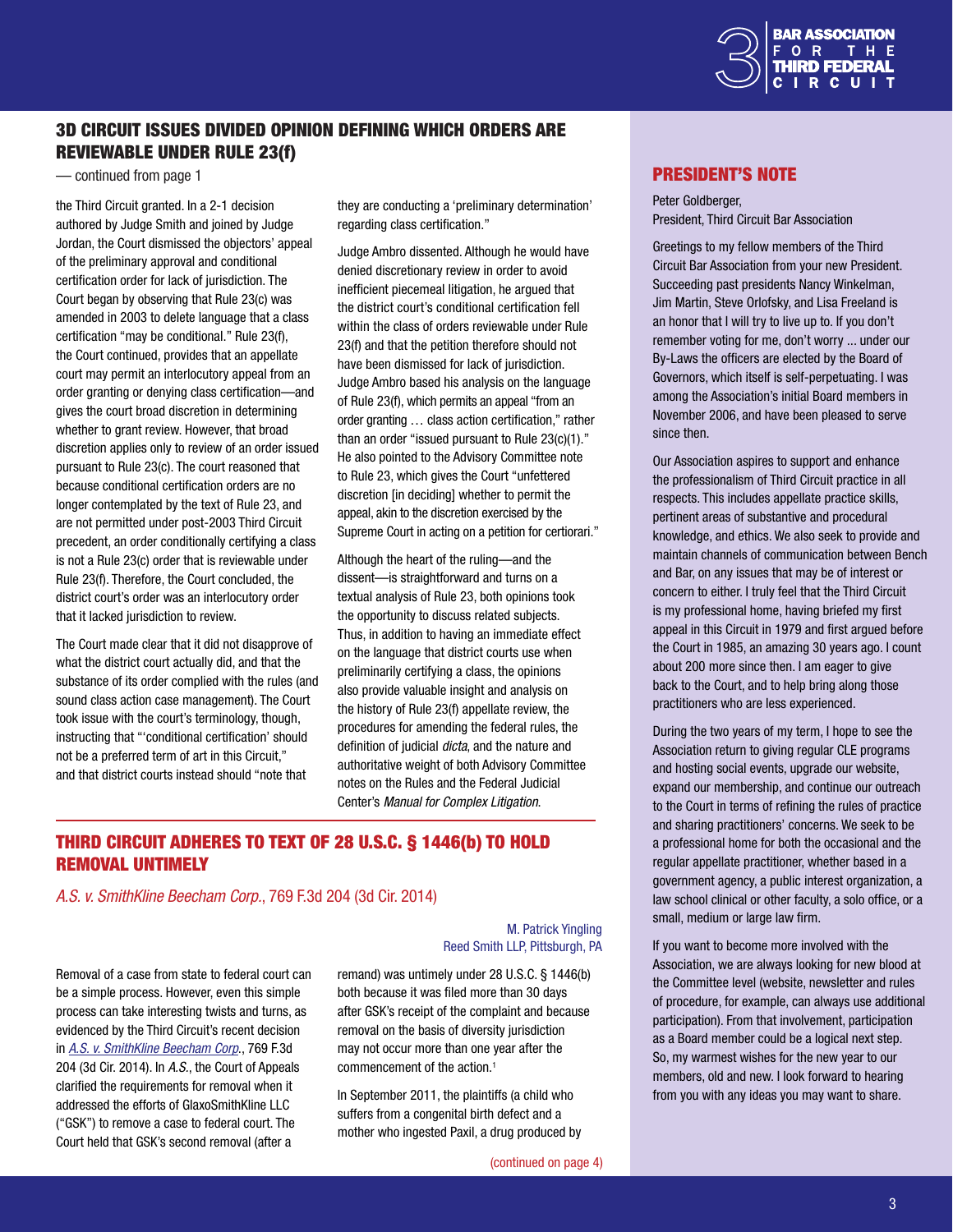

## <span id="page-3-0"></span>THIRD CIRCUIT ADHERES TO TEXT OF 28 U.S.C. § 1446(b) TO HOLD REMOVAL UNTIMELY — continued from page 3

GSK) filed suit against GSK in the Philadelphia County Court of Common Pleas, alleging that Paxil causes birth defects. GSK removed the case to the U.S. District Court for the Eastern District of Pennsylvania based on diversity jurisdiction. The district court remanded, finding that GSK was a citizen of Pennsylvania and thus ineligible to remove the case on diversity grounds. After remand, the Third Circuit, in a separate case, *Johnson v. SmithKline Beecham Corp*., 724 F.3d 337 (3d Cir. 2013), decided that GSK was a citizen of Delaware. Within 30 days of the *Johnson* decision, GSK re-removed the *A.S.* case, and the district court denied the plaintiffs' motion to remand. The plaintiffs then sought interlocutory review under 28 U.S.C. § 1292(b) on the question of whether a defendant may remove a case a second time based on diversity jurisdiction more than one year after the commencement of the case. The district court certified the question, and the Court of Appeals accepted the appeal. Ultimately, the Court, in a unanimous panel opinion authored by Judge Shwartz and joined by Judge Smith and Judge Roth, held that GSK's re-removal was untimely and reversed the district court's order denying remand.

The Court of Appeals began by addressing the timeliness of GSK's re-removal under the first paragraph of § 1441(b), which provides that "[t]he notice of removal of a civil action or proceeding shall be filed within thirty days after the receipt by the defendant, through service or otherwise, of a copy of the initial pleading setting forth the claim for relief upon which such action or proceeding is based[.]" GSK argued that § 1446(b)'s first paragraph did not bar re-removal because the paragraph does "not impose any time limits on successive removals." The Court of Appeals, however, found that although the first paragraph does not explicitly mention *successive* removals, it does explicitly forbid *untimely* removals, and GSK's re-removal was untimely because it was not filed within 30 days after its receipt of the complaint.

The Court of Appeals then ruled that the untimeliness of the re-removal under the first paragraph of § 1441(b) was not relieved by the second paragraph of § 1441(b), which provides that "[i]f the case stated by the initial pleading is not removable, a notice of removal may be filed within thirty days after receipt by the defendant,

through service or otherwise, of a copy of an amended pleading, motion, order or other paper from which it may first be ascertained that the case is one which is or has become removable, except that a case may not be removed on the basis of [diversity jurisdiction] more than 1 year after commencement of the action." The Court of Appeals concluded that GSK could not rely on the second paragraph because there was no "amended pleading, motion, order or other paper" to trigger the 30-day time limit. According to the Court, the terms "amended pleading, motion, order or *other* paper" only address "developments within a case" and, therefore, opinions and orders from other cases generally do not qualify.

Finally, the Court of Appeals ruled that the re-removal was barred due to the second paragraph's one-year limitation, which prohibits removal of diversity cases more than one year after the case commences. Despite GSK's arguments, the Court held that the case involved no "intentional misconduct" or "extraordinary circumstance" warranting equitable tolling of the one-year period. Additionally, the Court of Appeals declined to hold that the second notice of removal could "relate back" to the first. Instead, the Court reasoned that in order for a second notice of removal to relate back, there must be something pending in the district court to which the notice can relate. When the district court initially remanded the case, it disposed of the first notice of removal with a final order, divesting itself of jurisdiction, and thus, there was nothing to which the second notice of removal could relate.

There are lessons to be taken from *A.S.* For one, the removal statute at § 1446(b) provides exacting requirements that courts within the Third Circuit are unlikely to disregard, even in circumstances where equity might call for flexibility. Additionally, the appeals process of § 1292(b)—although often invoked unsuccessfully—can be used in appropriate circumstances to seek review of an interlocutory order.

1 The Court noted in its opinion that "[b]ecause this case was commenced in 2011, all citations to § 1446 are to the version in effect during 2011. Section 1446(b) was amended by the Federal Courts Jurisdiction and Venue Clarification Act of 2011. The amended version applies to cases commenced after January 6, 2012."

# AMENDMENTS TO RULE 6 OF THE FEDERAL RULES OF APPELLATE PROCEDURE

On December 1, 2014, amendments to Rule 6 of the Federal Rules of Appellate Procedure, which concerns bankruptcy appeals, went into effect. The amendments made three substantive changes to the rule. First, they clarified in subdivision (b)(2)(A)(ii) that whenever a party files a notice of appeal from a bankruptcy court's judgment, order, or decree, and the bankruptcy court subsequently alters or amends that judgment, order, or decree, then an amended notice of appeal must be filed only if a party intends to challenge the alteration or amendment. Second, the amendments added a new subdivision (c), which provides that the Federal Rules of Appellate Procedure apply to permissive direct appeals from a bankruptcy court to a court of appeals under 28 U.S.C. § 158(d)(2). Third, because the Federal Rules of Appellate Procedure originally were drafted on the assumption that the record on appeal would be available only in paper form, the amendments in subdivisions (b)(2)(B), (C), and (D) recognize that the record sometimes will be transmitted electronically, in which case the circuit clerk is required to note on the docket the date when the electronic record was made available, which will serve as the date when the record was filed. The text of the amendments can be found in the Chief Justice's official communication to Congress, which is available [here.](http://www.google.com/url?sa=t&rct=j&q=&esrc=s&frm=1&source=web&cd=1&ved=0CB4QFjAA&url=http%3A%2F%2Fwww.supremecourt.gov%2Forders%2Fcourtorders%2Ffrap14_4357.pdf&ei=CDu9VNfIFIz3yQS6toLQBA&usg=AFQjCNFlN92w6dnzOPJ0VZExV0W4LIzwXQ&sig2=oAC6Ofig77OXIJxkfXVelg)

# PUBLIC NOTICE - U.S. BANKRUPTCY JUDGESHIP VACANCY - DISTRICT OF NEW JERSEY

Chief Judge Theodore A. McKee of the United States Court of Appeals for the Third Circuit announces the application process for a bankruptcy judgeship in the District of New Jersey, seated in Newark. A bankruptcy judge is appointed to a 14-year term pursuant to 28 U.S.C. § 152. Applications must be submitted electronically by February 23, 2015. To apply, go to [www.ca3.uscourts.gov](http://www.ca3.uscourts.gov/) for more information or call the Circuit Executive's Office at 215-597-0718.